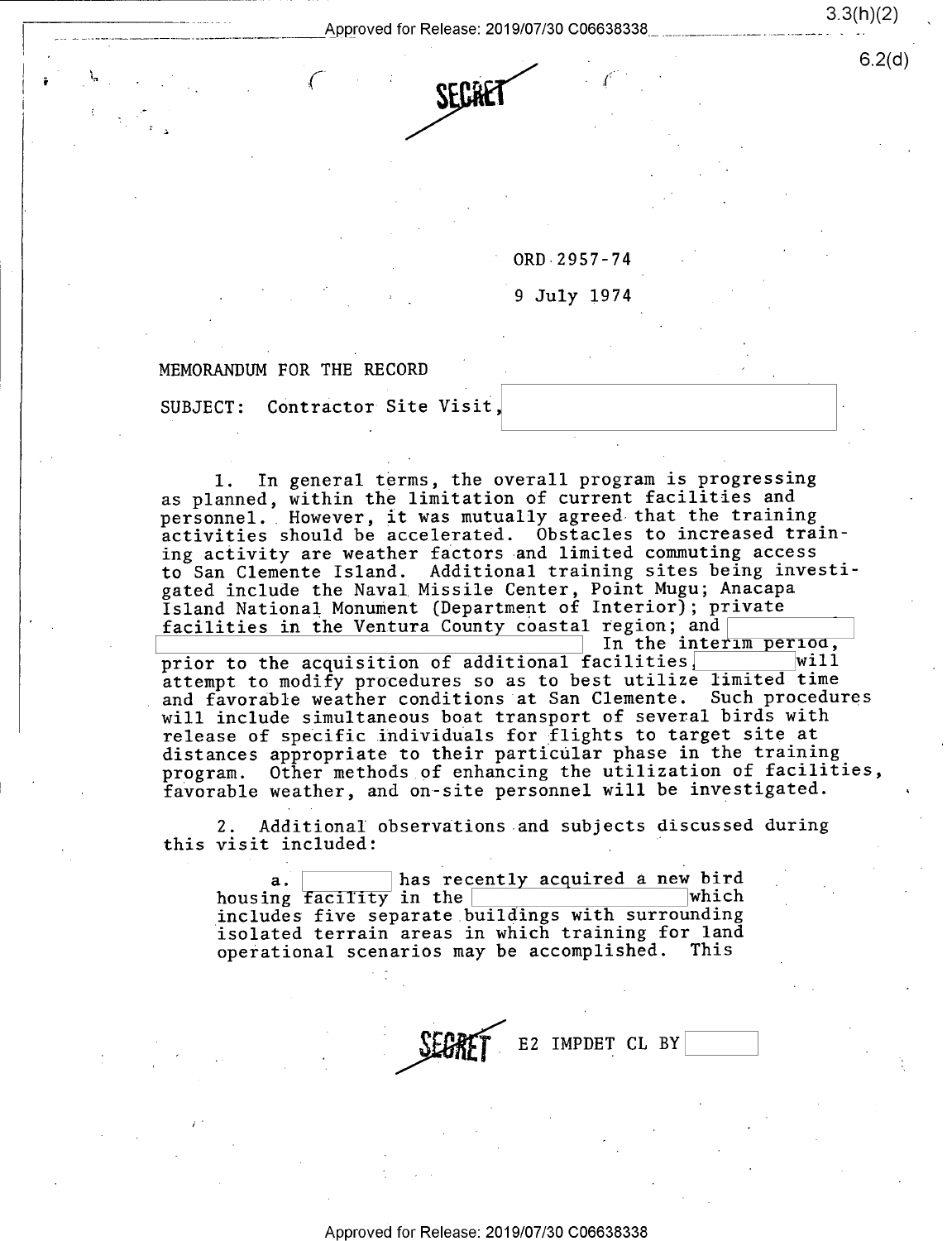- Approved for Release: 2019/07/30 C06638338

, .



## ORD 2957-74

new facility was inspected by the California Fish it was probably the best designed facility for care and housing of birds of prey in the country. Although the acquisition of this new facility was not considered at the time of contract negotiations, it will considerably enhance the research program.

i

was contacted in regard to delineation of the work to be accomplished with the \$7.5K addi-<br>tional funding provided by the partial return of funds from SOD which were to be utilized in support<br>of the "summer cruise" operation. In spite of the of the "summer cruise" operation. In spite of the<br>30 June deadline, indicated that he would 30 June deadline,<br>he able to modify the contract so as to incorporate be able to modify the contract so as to incorporate the newly available funds into the RGD program.

c. Unfortunately the raven that has progressed to the six mile point in the training program was attacked by other birds and lost to the program. In spite of prolonged search on land and by boat, the bird could not be located after the<br>attack. Such events are indeed disheartening but must be accepted as a calculated risk when dealing<br>with living vehicles, and also accentuate the need<br>for sufficient back-up birds. We do have an ample bird inventory which will soon be supplemented by<br>the addition of three Peale Falcons and perhaps<br>others, depending upon negotiations that are currently underway. However, bird availability<br>does not negate the necessity for means of tracking<br>the bird in flight over the twelve mile course. The Navy boat which was to be utilized at midpoint in the flight path was not delivered until last week, approxi-<br>mately two months after the promised delivery date. Utilization of a light beacon during the daylight hours does not seem feasible.  $\begin{array}{|l|} \hline \text{of } OT/ORD \end{array}$ is taking required action to utilize modified radar (transponder) equipment for bird tracking. As a supplement.  $|$  of LSR/ORD will attempt to assemble a simple radio beacon system, transportable by the bird and which will transmit over the 12 mile<br>course.



r